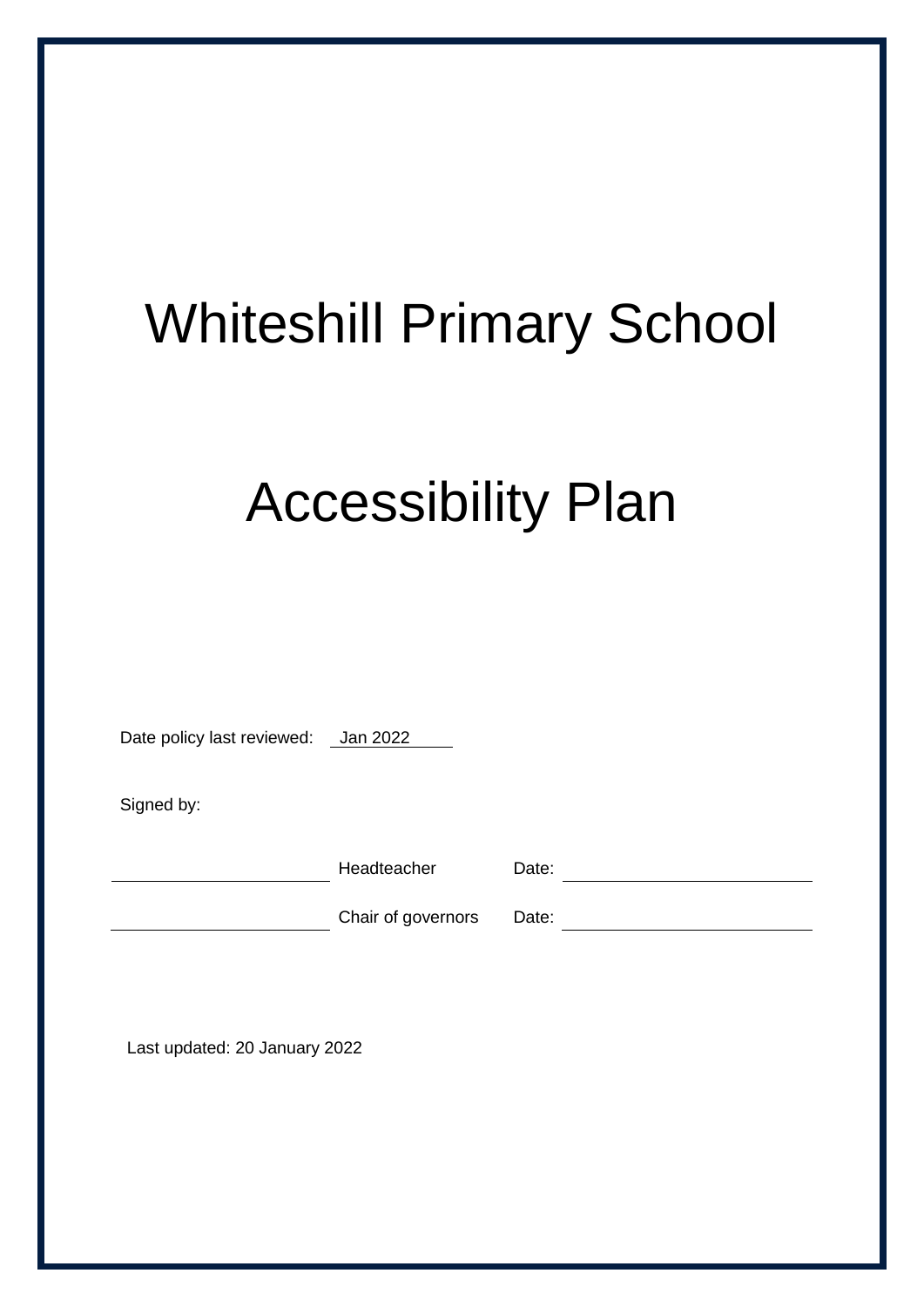## **Contents:**

[Aim of the Accessibility Plan](#page-2-0)

- 1. [The Accessibility Audit](#page-3-0)
- 2. [Planning duty 1: Curriculum](#page-3-1)
- 3. [Planning duty 2: Physical environment](#page-5-0)
- 4. [Planning duty 3: Information](#page-6-0)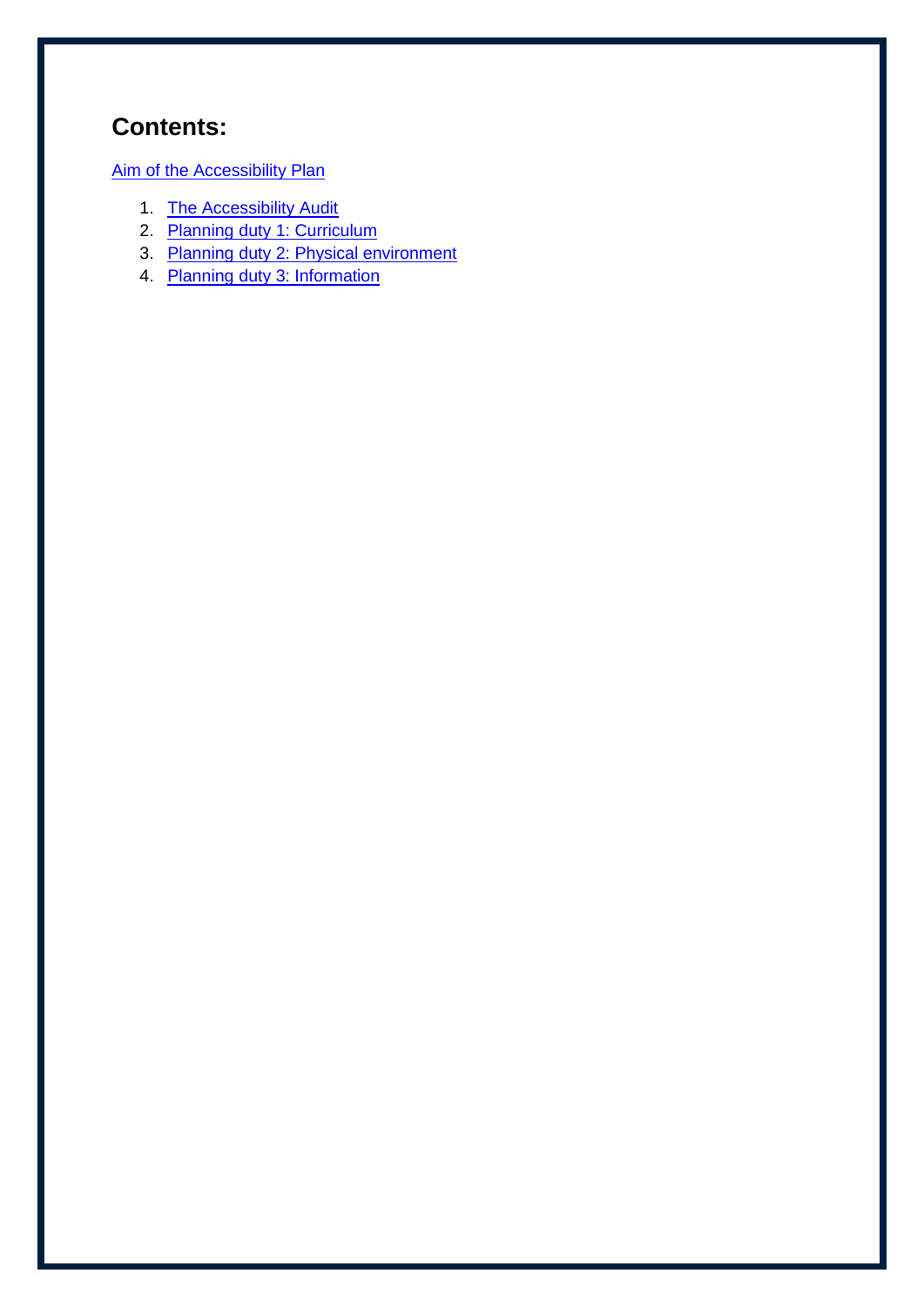#### <span id="page-2-0"></span>**Aims of the Accessibility Plan**

This plan outlines how **Whiteshill Primary School** aims to increase access to education for pupils with disabilities in the three areas required by the planning duties in the Equality Act 2010 (i.e. the curriculum, physical environment and information).

A person is regarded as having a disability under the Act where they have a physical or mental impairment that has a substantial and long-term adverse effect on their ability to carry out normal day-to-day activities.

This plan aims to:

- Increase the extent to which pupils with disabilities can participate in the curriculum.
- Improve the physical environment of the school to enable pupils with disabilities to take better advantage of education, benefits, facilities and services provided.
- Improve the availability of accessible information to pupils with disabilities.

The above aims will be delivered within a reasonable timeframe, and in ways which are determined after taking into account pupils' disabilities and the views of parents and pupils. In the preparation of an accessibility strategy, the LA must have regard to the need to allocate adequate resources in the implementation of this strategy.

The governing board and Academy Trust also recognises its responsibilities towards employees with disabilities – please see DGAT Equal Opportunities Policy for further details.

The plan will be resourced, implemented, reviewed and revised in consultation with:

- Pupils' parents.
- The headteacher and other relevant members of staff.
- Governors.
- External partners.

This plan is reviewed every three years to consider the changing needs of the school and its pupils. The plan is also reviewed where the school has undergone a refurbishment.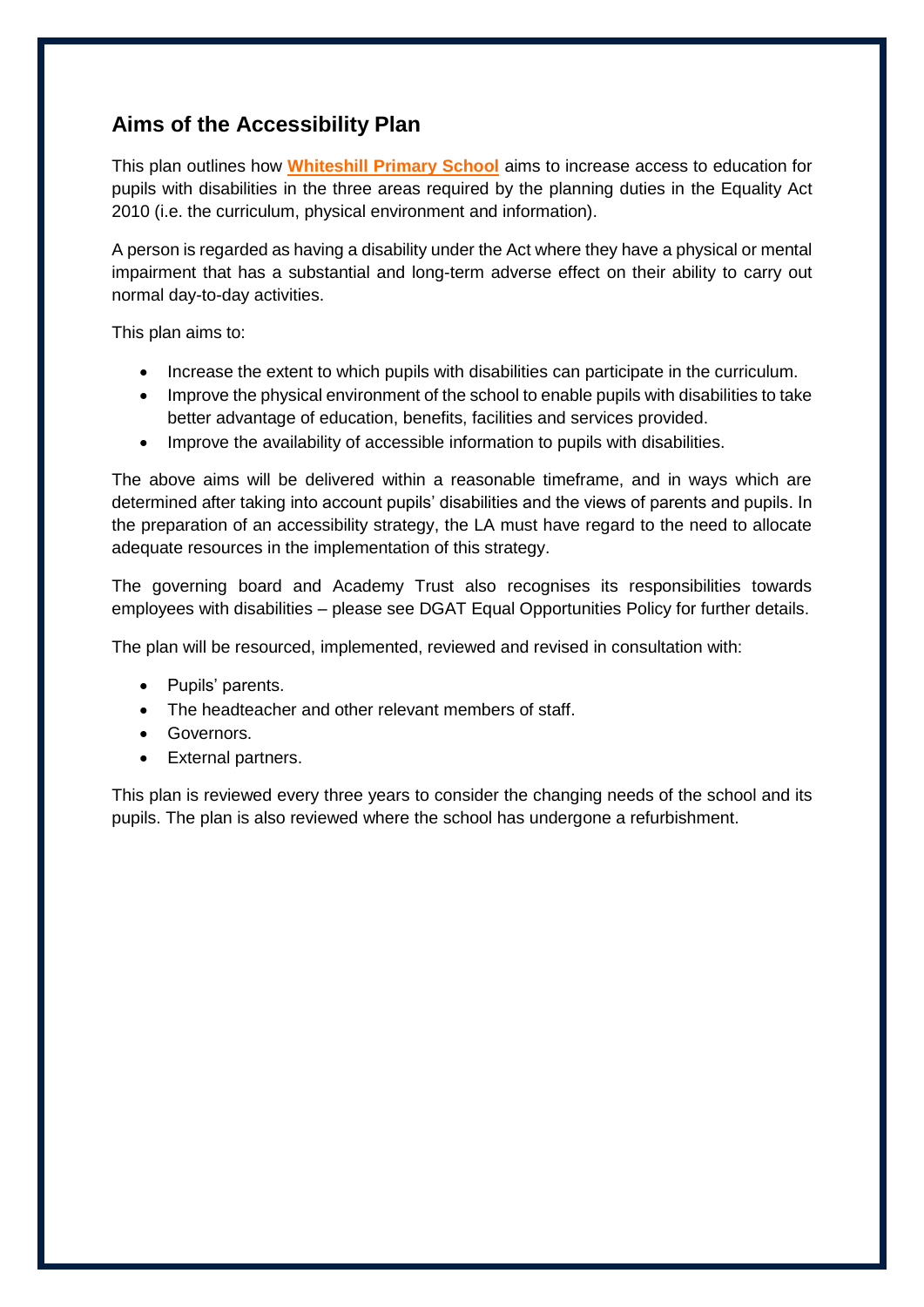#### **The Accessibility Audit**

The governing board will undertake an annual Accessibility Audit. The audit will cover the following three areas:

- **Access to the curriculum**  the governing board will assess the extent to which pupils with disabilities can access the curriculum on an equal basis with their peers.
- **Access to the physical environment**  the governing board will assess the extent to which pupils with disabilities can access the physical environment on an equal basis with their peers.
- Access to information the governing board will assess the extent to which pupils with disabilities can access information on an equal basis with their peers.

When conducting the audit, the governing board will consider all kinds of disabilities and impairments, including, but not limited to, the following:

- **Ambulatory disabilities** this includes pupils who use a wheelchair or mobility aid
- **Dexterity disabilities**  this includes those whose everyday manual handling of objects and fixtures may be impaired
- **Visual disabilities**  this includes those with visual impairments and sensitivities
- **Auditory disabilities**  this includes those with hearing impairments and sensitivities
- **Comprehension**  this includes hidden disabilities, such as autism and dyslexia

<span id="page-3-0"></span>The findings from the audit will be used to identify short-, medium- and long-term actions to address specific gaps and improve access.

<span id="page-3-1"></span>All actions will be carried out in a reasonable timeframe, and after taking into account pupils' disabilities and the preferences of their parents. The actions that will be undertaken are detailed in the following sections of this document.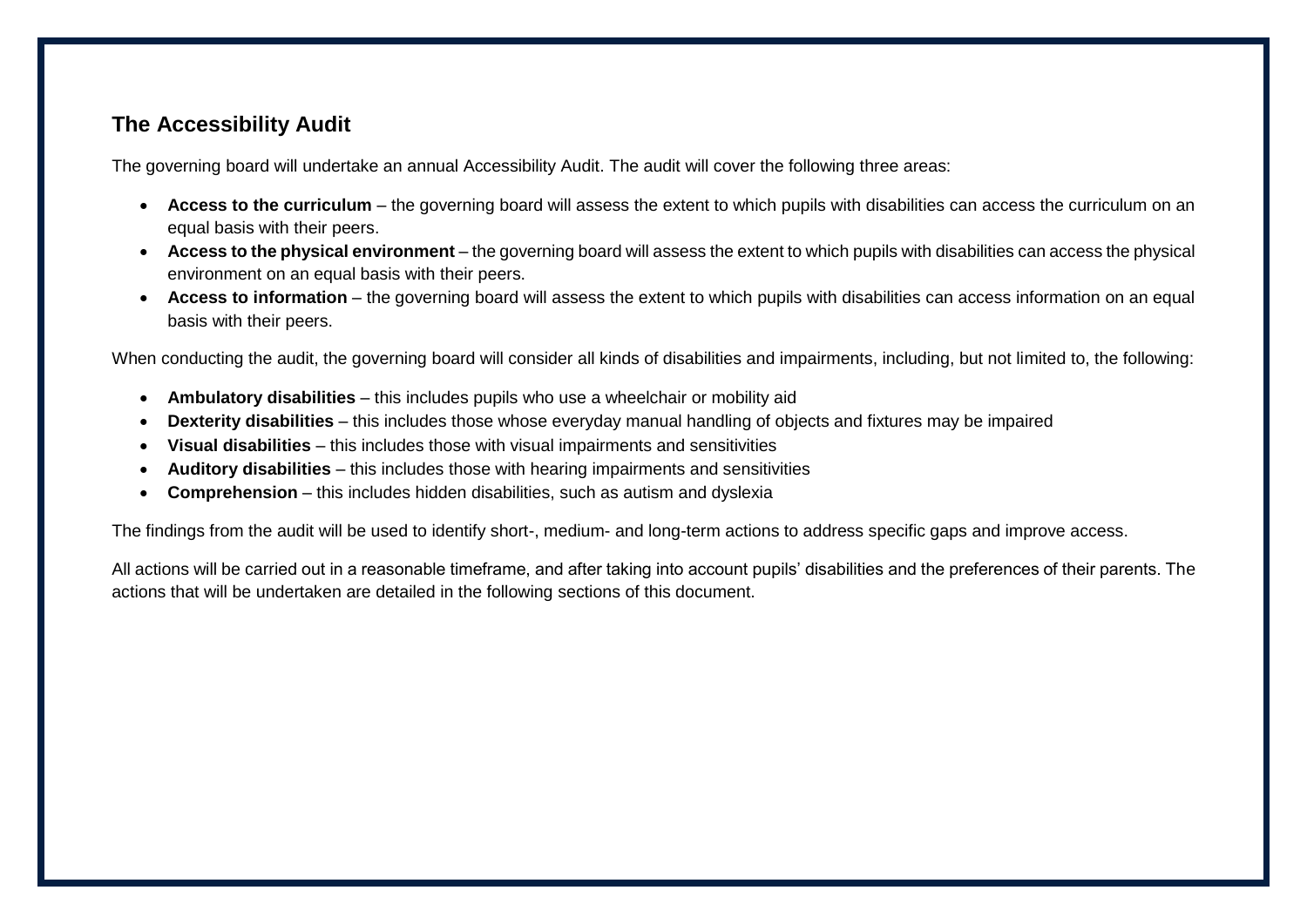## **Planning duty 1: Curriculum**

|                    | <b>Issue</b>                                                                                                                                                | <b>What</b>                                                                                                                                        | <b>Who</b>                  | <b>When</b> | <b>Outcome</b>                                                                                                                  | <b>Review</b>  |
|--------------------|-------------------------------------------------------------------------------------------------------------------------------------------------------------|----------------------------------------------------------------------------------------------------------------------------------------------------|-----------------------------|-------------|---------------------------------------------------------------------------------------------------------------------------------|----------------|
| <b>Short term</b>  | <b>SEN Information</b><br>Report needs to be<br>updated to include<br>more up to date<br>information on<br>inclusion in school.                             | <b>Update SEN</b><br>policy and SEN<br>Information<br>report and share<br>with parents                                                             | <b>SENCo</b>                | Dec 2021    | <b>SEN Information Report</b><br>and policy completed -<br>posted to website and<br>shared with staff.                          | Dec 2022       |
|                    | Parents whose child is<br>placed on the SEND<br>register need to fully<br>understand what to<br>expect from our<br>provision                                | <b>SENCo to create</b><br>information pack<br>for parents to be<br>shared when a<br>child's needs are<br>identified on the<br>graduated<br>pathway | Headteacher<br><b>SENCo</b> | Summer 2022 | Parents feel clear about the<br>provision for their children's<br>SEND in all areas.                                            | Summer<br>2023 |
| <b>Medium term</b> | Children identified as<br>neurodiverse need a<br>clear curriculum to<br>match their needs if<br>they cannot access<br>the national curriculum<br>in places. | Autism<br>Framework<br>researched and<br>implemented                                                                                               | <b>SENCo</b>                | 2022-23     | All neurodiverse children's<br>progress can be assessed<br>against the Autism<br>Framework and it is being<br>used for planning | Summer<br>2023 |
| Long term          | Curriculum needs to<br>be adjusted individual<br>children's needs e.g.<br>hearing, sight as<br>needed                                                       | Adjust curriculum<br>as required when<br>need identified                                                                                           | Headteacher<br><b>SENCo</b> | Ongoing     | Pupils with any identified<br>needed can access full<br>curriculum                                                              | ongoing        |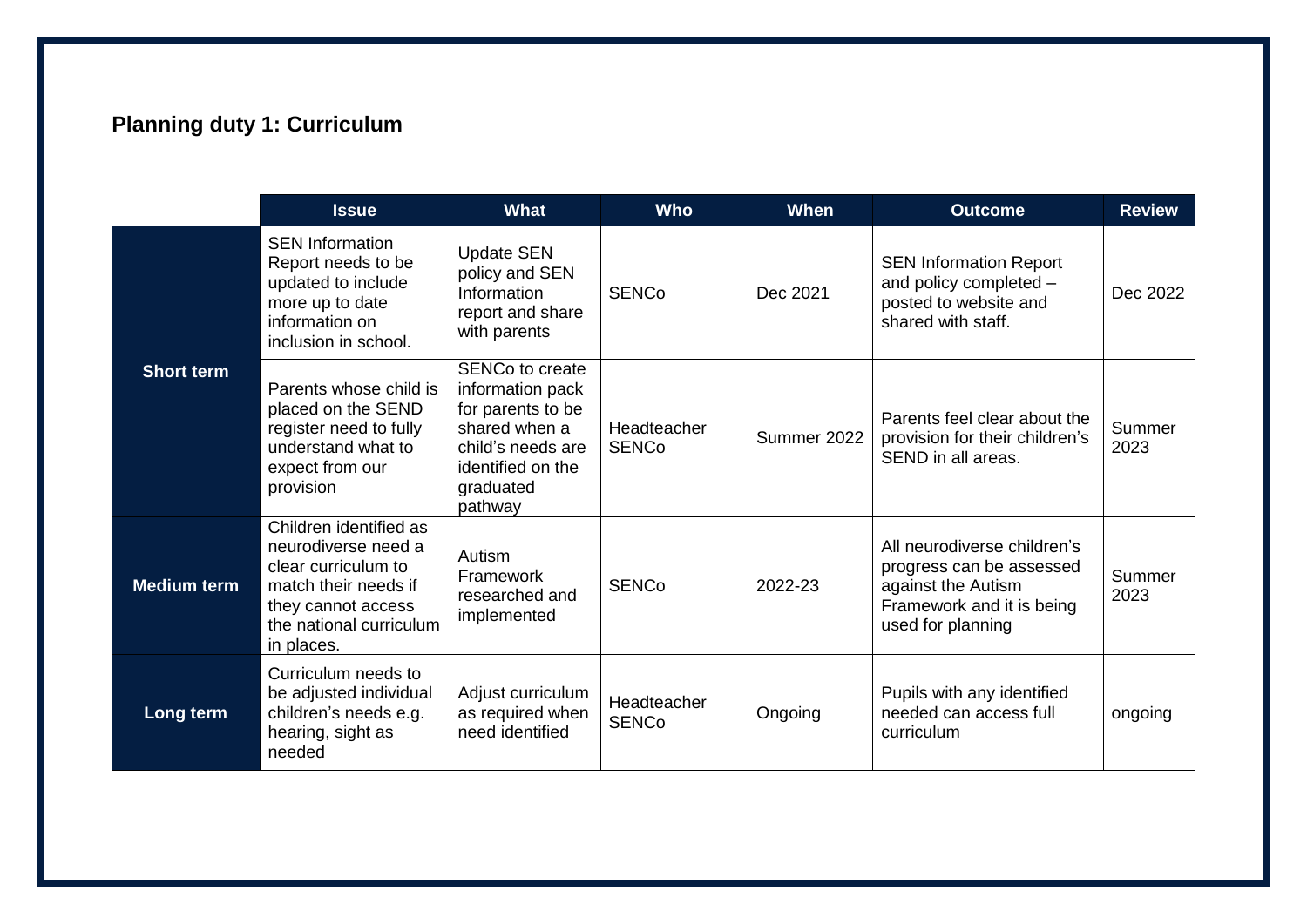<span id="page-5-0"></span>

|                    | <b>Issue</b>                                                                                                                    | What                                                                                      | <b>Who</b>                                                 | When     | <b>Outcome</b>                                        | <b>Review</b>     |
|--------------------|---------------------------------------------------------------------------------------------------------------------------------|-------------------------------------------------------------------------------------------|------------------------------------------------------------|----------|-------------------------------------------------------|-------------------|
| <b>Short term</b>  | Concrete steps are not<br>appropriately sign-<br>posted to visually<br>impaired children.                                       | Bright spray paint<br>to be used to<br>indicate edge of<br>concrete steps                 | <b>SBM</b>                                                 | Dec 2021 | All steps are appropriately<br>sign-posted.           | Summer<br>2022    |
| <b>Medium term</b> | School equipment and<br>physical environment<br>needs to meet the<br>needs of individual<br>children as they are<br>identified. | Adjust school<br>environment to<br>meet needs of<br>individuals as<br>they are identified | Headteacher<br><b>SENCo</b>                                | Ongoing  | School environment meets<br>the needs of all children | ongoing           |
| Long term          | Ramp access to<br>classrooms has<br>uneven surface and is<br>not efficient use of<br>space.                                     | Look at options<br>for building plan<br>going forwards to<br>improve access<br>for all.   | <b>SBM</b><br><b>DGAT</b><br>premises<br>team<br>Governors | Ongoing  | School buildings are fully<br>accessible              | September<br>2024 |